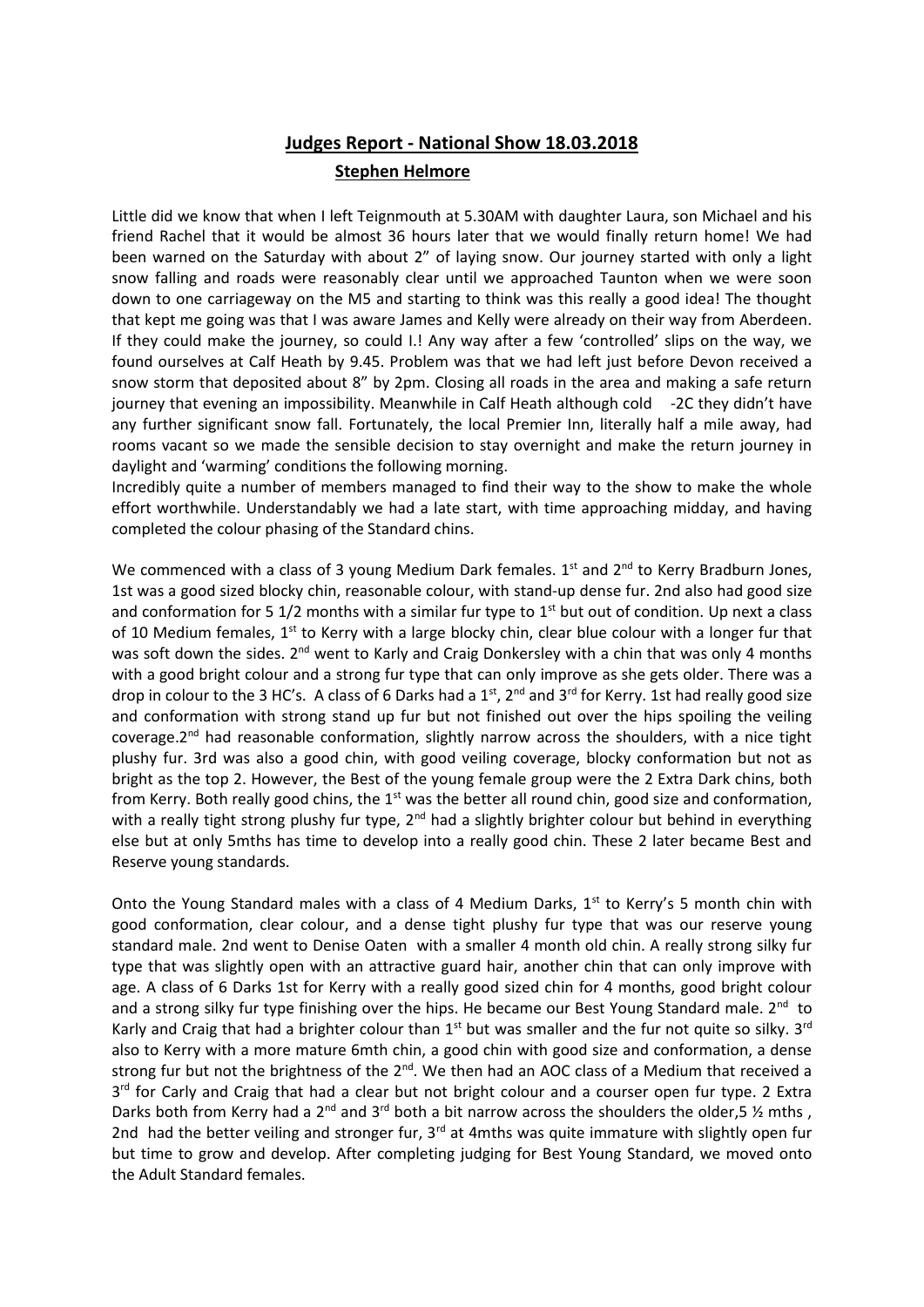A large class of 12 Medium Dark females, Kerry's chin took  $1<sup>st</sup>$ , a good blocky chin with dense tight fur, a nice bright colour and in condition had the decision over Denise's brighter coloured chin that wasn't as densely furred and with stained chin and belly. Hannah Mitchell had 3<sup>rd</sup> with a good blocky chin, very slightly down in colour to the top 2 but still a good chin. We then had 10 medium females, Kerry's chin found top spot, she had a slightly open fur but very good size and conformation and plushy fur type.  $2^{nd}$  and  $3^{rd}$  places went to Carly and Craig.  $2^{nd}$  was brighter than the  $1^{st}$  but with an open fur and not finished out over the hips. 3rd was also a good bright colour with a much courser and open fur type. A good class of 7 no Darks followed with 6 receiving awards. Top 3 places went to Kerry.  $1^{st}$  a very nice chin, good and blocky, good colour, a dense tight fur with attractive veiling coming down the sides but not quite finished over the hips was our Best Adult Standard Female. 2<sup>nd</sup> again a very good chin was very similar to  $1<sup>st</sup>$  and just slightly more out over the hips but still good enough to be our Reserve Adult Standard Female. The 3<sup>rd</sup> with really good veiling coverage, didn't have as strong tight fur as the top 2.

The Adult Standard males started with a class of 3 Medium Darks. Kerry's 1<sup>st</sup> was one of the best coloured chins I have seen. A really blue colour, a beautiful big blocky chin with plushy fur and immaculately presented. He became our Reserve Adult Standard Male, Reserve Best Adult Standard and ultimately our Reserve Show Champion. I was really taken with him. 2<sup>nd</sup> went to Eliza Snaden's chin, although much smaller, also had a bright colour, strong fur and good veiling. A class of 5 Dark males only had one award, a  $1<sup>st</sup>$  to Kerry, a good blocky chin with plushy fur and good colour but not quite finished. We also had a class of 5 Extra Dark males, Kerry achieving a 1, 2, 3. All 3 had exceptional silky dense fur.  $1^{st}$  had the brighter colour, $2^{nd}$  was a bit more intense with the dark fur tipping that was impossible to see into,  $3<sup>rd</sup>$  was let down by the veiling coverage not finished out over the hips, 3 beautiful chins. In the end the exceptional fur qualities of the 1st Extra Dark male won over the Medium Dark male and went on to become our Show Champion.

The Young Mutations started with a class of 6 chins that I wanted to be closer to a clear 'Persil' white colour that prevented me giving a 1<sup>st</sup>. The best of the class was a  $2^{nd}$  to Andy Marshall's chin that at 5 months was reasonably blocky with a plushy but open fur type. Kerry's 3<sup>rd</sup> was not as plushy furred or as clear. The 5 Beiges were a better class with Denise's good clear bright coloured chin with reasonable conformation and a plushy open fur having the better of Kerry's not as bright but good size and conformation for 5 months with similar fur type. Denise also had  $3<sup>rd</sup>$  with a darker colour phase chin that was smaller with a courser fur type. Denise's 1<sup>st</sup> Beige became our Reserve Best Young Mutation. A disappointing class of 6 Sullivan Violets with the highest award,  $3^{rd}$ , going to Cameron Holmes chin with clear colour but not a typical violet with poor veiling coverage. 4 Black Velvets followed, all received awards but again no  $1<sup>st</sup>$ . Andrew Lee's  $2<sup>nd</sup>$  having the better of Lorraine Prince's 3<sup>rd</sup>. Both were a bit small with a reasonably dense plushy fur type with Andrew's having the better veiling coverage. An AOC class of 11 contained a 2<sup>nd</sup> for Dave Green's Black/White cross with good size and conformation, reasonably clear colour, just needing denser and stronger fur type that was too open. A 2<sup>nd</sup> for Heather Arnstein with their Ebony Violet Wrap that had an attractive rich clear colour, a good wrap around coverage with an open courser fur type. 2 Brown Velvets had a 1<sup>st</sup> and  $3^{rd}$ . Kerry's youngster at only 4mths took  $1^{st}$ , a nice chin with clear bright colour with a plushy but course fur type. Kelly Buchan's larger 6 ½ month chin had oxidised with a strong fur type and reasonable coverage down the sides. Cameron had a  $2<sup>nd</sup>$  for an Ultra Violet with good coverage, reasonably clear colour but not blue and strong shorter fur type, size was just about OK for 5  $\frac{1}{2}$ month age. The last to be looked at in the class was a Black Pearl. The first time this Mutation colour has been exhibited in the UK, an intense black colour extending down the sides with a striking white belly and a strong silky fur type. This chin brought by Kerry was a little narrow across the shoulders but I didn't hesitate in awarding a 1<sup>st</sup> for such an attractive chin. That by comparison became our Best Young mutation. I jokingly said it would be interesting to compare it with a Self Black Ebony. Lo